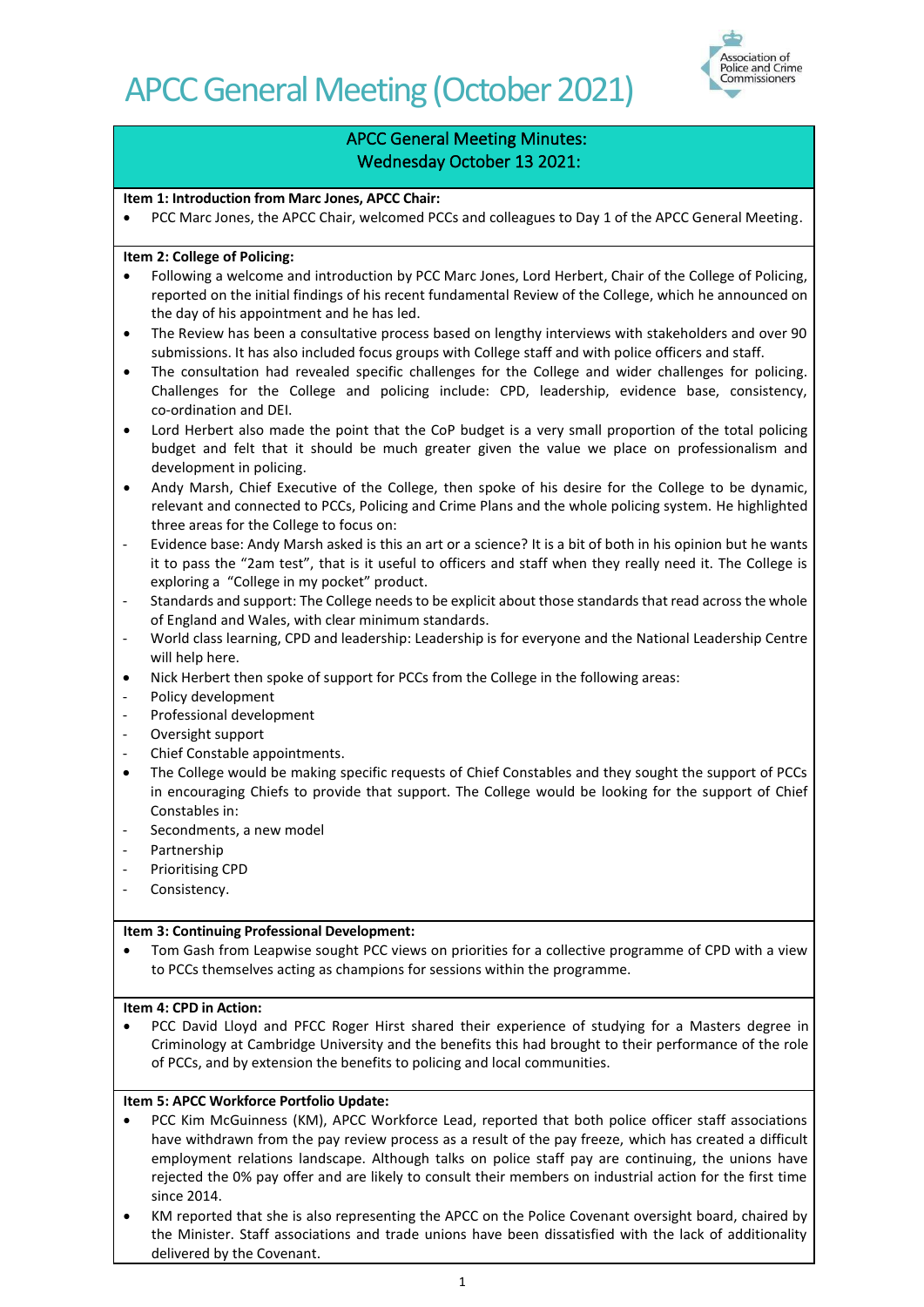

• KM is chairing a strand of work on family support. It will seek to provide better support, awareness and information for families through to more formal support around mental health and other forms of support. She is working with the CoP to do some research and direct consultation with the family voice.

## APCC General Meeting Minutes: Thursday October 14 2021:

#### **Item 1: Introduction from Marc Jones, APCC Chair:**

• PCC Marc Jones, the APCC Chair, welcomed PCCs and colleagues to Day 2 of the APCC General Meeting.

### **Item 2: APCC Business Part 1 Updates:**

## **Item 2.1: Police Digital Service (PDS): PFCC Stephen Mold**

- PFCC Stephen Mold, Chair of the Police Digital Service Board, presented PCCs with an update of the work of the PDS since the new Service's launch in April. He reminded PCCs they 'own' the PDS and have a critical investment in the success of the new service that evolved out of the Police ICT Company earlier this year.
- The PDS Board has a majority of (7) PCCs but is cross-sectoral with NPCC and Home Office representation. The PDS has received an £18.9 million grant to deliver 12 in-flight national digital programmes. The successful launch and development of PDS as a delivery vehicle offers a big 'win' to policing and the opportunity to 'do' technology and digital for ourselves.
- To develop its delivery role, PDS is scaling up its operations and has increased its capacity. A new Senior Leadership Team is now in place, a new National Chief Information Security Officer has been recruited and the Senior Management Team recruitment is almost complete. The new PDS Business Plan is being drafted for approval at the next Board meeting on October 21st.
- As well as delivering the PDS portfolio of digital programmes, a number of key initiatives are progressing:
- A new National Standards platform is now live (with 69 standards published);
- A Law Enforcement Capability Model (LECM) is on track for completion in March 2022;
- The National Enabling Programme formally concludes in March 2022 and has achieved over £19 million of benefits to date;
- A Data Office is being established and the new Chief Data Officer started in September.

#### **Q & A:**

• PCC Mark Shelford (Avon & Somerset) raised the importance of interoperability (in reference to the PDS work on national IT standards and the new Data Office) across force and agency boundaries. The ability to marshal data across agencies (for analytical purposes, for example) could be a powerful tool to reduce offending (citing the example of shoplifting and retail crime).

## **Item 2.2: Bluelight Commercial: PCC Matthew Scott**

- PCC Matthew Scott (MS), Chair of BlueLight Commercial, updated members on recent BlueLight Commercial developments. He then welcomed PCCs Lisa Townsend and Donna Jones onto the BlueLight Commercial Board where they joined PCCs Kim McGuiness, Philip Seccombe and Jeff Cuthbert. A detailed update on the activity that BlueLight Commercial was involved in had been included in the papers for the meeting and MS highlighted a few of these areas in particular in his presentation:
- On aviation, market engagement had started and BlueLight Commercial had met with 26 interested parties the previous day. On fleet, almost all new contracts were in place for vehicles and framework agreements for 'In car CCTV' and 'Protected Personnel Carriers' were now in place.
- MS had written round to PCCs on the problems with BMW N57 engines. BlueLight Commercial were now working with the Gold Group to help mitigate the impact on Forces and there was work underway to understand the nature of the failures and recommend any further necessary mitigating actions. This was a good example of the benefits of having a single voice to the market and BMW to ensure that there is a joined up national response on behalf of Forces. If companies got in touch with Forces direct, MS asked that they be referred back to BlueLight Commercial.
- On contingent labour, BlueLight Commercial had received back over half of the signed sub-agreements, MS encouraged PCCs who had not yet signed to do so and to engage with the Company to address any outstanding questions. This was another example of how working nationally through BlueLight Commercial could help deliver efficiencies; in this case the 7 year contract was estimated to be able to deliver aggregated annual savings of £2.4m.
- BlueLight Commercial had also developed a social value metrics and measurement toolkit which would be rolled out this month. Government guidance required social value to be explicitly evaluated in tender processes; so, this toolkit would identify key social value priorities that are relevant to different category areas and support Force priorities both nationally and locally.
- BlueLight Commercial was leading on the development of a consistent Force wide approach to sustainability, helping policing set the direction towards the Government's carbon net zero target for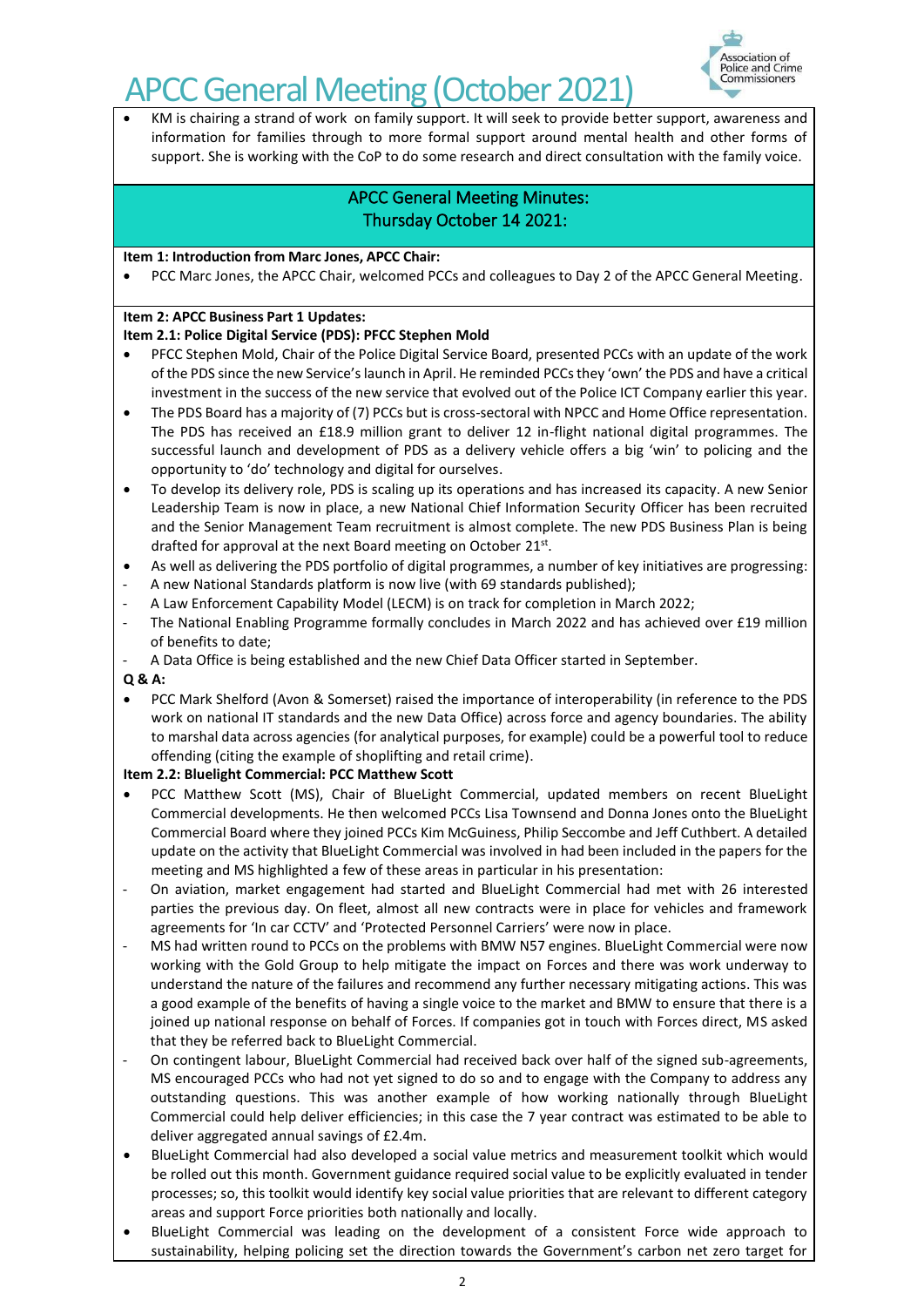

2030. PCCs Joy Allen and Tim Passmore were leading the APCC Environment and Sustainability portfolio, and Lianne Deeming would present a paper to the Strategic Change and Investment Board on the current position and what was needed in the future in terms of the decarbonisation of fleet and buildings.

• Finally, BlueLight Commercial was also helping to improve the understanding of commercial effectiveness and had led on a full day course as part of the Senior Command Course to improve the commercial awareness of our future leaders.

## **Item 2.3: Funding and Finance: PFCC Roger Hirst**

- **Spending Review:** PFCC Roger Hirst (RH), the APCC Lead for Finance, reported that the Joint APCC/NPCC Spending Review submission has gone to the Home Office with a letter to the Home Secretary. Commissioners have been sent a copy of the letter, the summary submission and an MP briefing document. The Home Secretary met with the Chief Secretary to the Treasury (CST) this week.
- Figures have not been finalised yet but are relatively positive. Uplift, pay, and pensions are the big moving parts but pay is unknown (re. McCloud). The Beating Crime Plan and VAWG are issues. There is tension between inflationary cost pressures and PUP funding. HMT will expect certain efficiencies and this will be a challenge. We need to ensure that we have maximum planning certainty over the next 3 years. We will get the bigger picture on October 27<sup>th</sup> and then greater detail in the Settlement.
- **Funding Formula Review (FFR):** RH reported that the Funding Formula Review has begun and we have had the first meeting of the Senior Sector Group (SSG), where we discussed initial details on purpose, TOR etc. There is a desire to end up with a fairer formula that is incentivised to reduce crime and a focus on where the real pressure is.
- There has been an agreement from the Home Office to have broader sessions for all PCCs and Chiefs at the beginning and the end of the process. We will also have a FFR reference group which will be the APCC Board. The APCC are well represented on the Technical Reference Group (TRG). The TRG has not met yet but the Chair has been appointed – Professor Matt Bland. The aim is to have the final proposals in the early part of 2022 – by late spring we should have the shape of the new FF.

#### **Q & A:**

• Deputy Mayor Sophie Linden and PCCs Marc Jones and Caroline Henry commented on the challenging timescale. Sophie Linden raised the need for transparency in terms of what comes out of the calculations. RH recognised the need for transparency and stated that Commissioners had raised this at the SSG and it was understood by the Home Office.

## **Item 2.4: NPAS: PCC John Campion**

- PCC John Campion (JC), Chair of the NPAS National Strategic Board, updated members on NPAS as follows:
- Background: West Yorkshire terminated ownership of NPAS earlier this year providing 12 months notice. The NPAS have been working with the APCC and the NPCC, and 2 potential hosts, and we are on the cusp of agreeing due diligence to enable a transfer, but even after that the potential new host needs to agree and it needs overall governance support. There are also huge differences in the strategic and operational perspectives of the two parties.

PCC have a clear role to play on governance – the lift and shift is not the end. Reforming the air service is vital. We need to know what our communities want in this regard. We need to be lither and responsive to new technologies. JC referenced and thanked PCC Peter McCall and Chief Constable Rod Hansen for their work on the Gold Group.

- Governance: On governance, JC stated that there was now better information flow from NPAS National Strategic Board (NSB) with briefings on board issues and activity sent to board members. Also the move to align from 6 to 9 regions has been approved by the board and implemented. There was also a reminder that we needed meaningful meetings where there is full representation and a note to the fact that we did not yet have full representation on the NSB, but this should be resolved soon.
- Fixed wing and performance: JC also spoke about the fixed wing issue and asked that PCCs are conversant with their Forces requirements and demand evidence in this regard. On general performance PCCs were encouraged to look at NPAS performance data and hold forces to account on it.

## **Q & A:**

• PCC Alun Michael (AM) made the following points:

Lift and shift is potentially stopping us getting to the real issue. He felt that the Gold Group were taking quite a narrow view and only solving the immediate problem. The regional model looks positive and Welsh forces are looking at this.

West Yorkshire might help us to get to the place where we need to be.

Where lift and shift is being put forward many of us may not agree to it and this presents real risks. Three parties need to make a decision as to how to move forward. We as an Association should be clear in feedback to the Home Office that we need to sort it out.

AM reiterated that he wanted the three parties to be brought together to look at a long-term solution in parallel to lift and shift and that the APCC Board should consider this.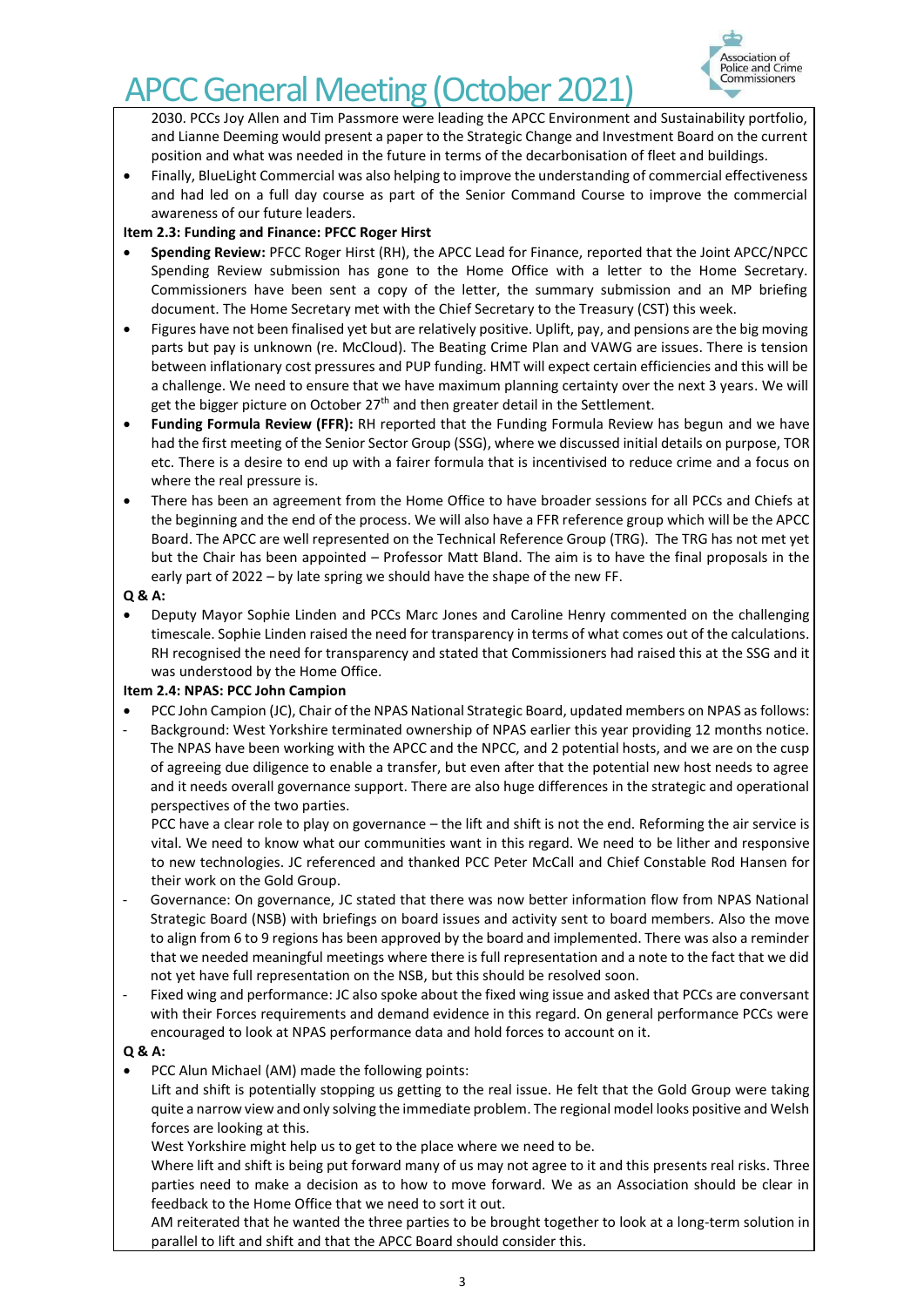

• JC stated that he respects this position but urged AM to take advice on the Section 22 arrangement, and that he does not believe it requires all PCCs to countenance it. In terms of varying, it requires board approval only e.g. moving from 6 to 9 PCCs as NSB members.

JC added that what is required is short term certainty and we can have reform afterwards. The NSB must move from being a local board to being a strategic national board and to do that we need to get the governance right. We need to address the current issues and lift and shift is the only viable option in the short term.

## **Item 3: Violence against women and girls (VAWG):**

- Deputy Mayor Sophie Linden (SL) and PCC Donna Jones (DJ), Joint Leads for the APCC Victims Portfolio, and DCC Maggie Blyth (MB), the new NPCC VAWG national lead, reflected on the following changes regarding work relating VAWG, which has been pushed even further up the agenda over the last few months.
- DJ introduced the session, noting the high prevalence of VAWG; out of 2.3 million victims a year, 2/3rds are women. 1 in 10 police responses are to domestic abuse incidents. She reflected on her experiences and those of the women in attendance to demonstrate the endemic nature of VAWG.
- DJ introduced MB to members. MB was appointed by the Home Secretary and the NPCC to lead on VAWG, it is one of the only full time NPCC positions.
- MB highlighted that it was her first week in role and she was working towards issuing an NPCC VAWG statement. She would then be working across the sector, with partners, to create a delivery plan on what policing must do. Her first priority is on pursuit of perpetrators. We must do more to protect women and girls. Her second priority is to ensure consistency across policing. She would welcome views on this as she recognises the need to respond to local issues but also the need to work consistently across policing.
- Thirdly MB is focusing on standards of behaviours in policing and regaining trust from the public. Her fourth and medium to long-term aim is to work more widely with other partners, bringing in health and education to work on this issue.

### **Q & A:**

- PCC John Campion noted the THRIVE model and the number of incidents that are perceived as low harm and not treated robustly by forces, and asked how do we get a breakthrough on this? PCC Joy Allen agreed, noting the need for earlier intervention. If we can stop the behaviour early we can stop the escalation. MB agreed we need to get better at our response to victims throughout the whole CJS in considering harm versus risk.
- PCC Emily Spurrell noted the frustration that many feel now that the government has pulled back on defining misogyny as a hate crime. Addressing lower level crimes will give people confidence to come forward for those bigger crimes, similarly if we do not understand the patterns for these types of crimes we will not understand higher harm crimes.

MB agreed policing has a part to place in low level crimes/ASB but other agencies such as education must also get involved. Misogyny in society more widely must be tackled for longer term change.

- PCC Mark Shelford asked whether we should be looking internationally for learning and best practice?
- PCC Alison Hernandez noted the need to be mindful of male victims of abuse, particularly emphasising the lack of data in this area. She noted a pilot running through GPs in her area that had picked up 40 cases of male victims of child abuse in 9 months. We must be wary of stopping male victims coming forward.
- PCC Daryll Preston highlighted the need to work with social care and educational institutions as much abuse happens at home or is perpetrated by family members or trusted people. MB agreed, noting the inspectorate reports that draw parallels between CSE and VAWG. She agreed that local authority Social Care departments are part of the solution and she will also be working with Directors of Children Services in the future.
- DJ highlighted the work that has progressed nationally:
- The Rape Review has concluded and reported with an action plan. It was uncomfortable reading for some services and demonstrated that victims need better services; there is an awfully long way to go.
- The Domestic Abuse Act came into force with some welcome parts including the increased use of DAPOs and greater focus on victims through items such as the non-fatal strangulation and cohesive control legislation and the requirement on local authorities to provide victims of domestic abuse with housing.
- DJ welcomed an inquiry into Wayne Couzens. She also noted the VAWG strategy published by the government.
- DJ highlighted the VAWG taskforce that she has set up in Hampshire, and urged other PCCs to consider setting up similar local groups to ensure that they are holding their Chief Constables to account and supporting a multi-agency response.
- SL thanked DJ for setting out the steps that have been taken but noted there is still a long way to go. After the murder of Sarah Everard, the APCC Victims Leads released a statement on what we wanted, as PCCs, to do and what we expected of the CJS, our role as conveners and the multi-agency response, and this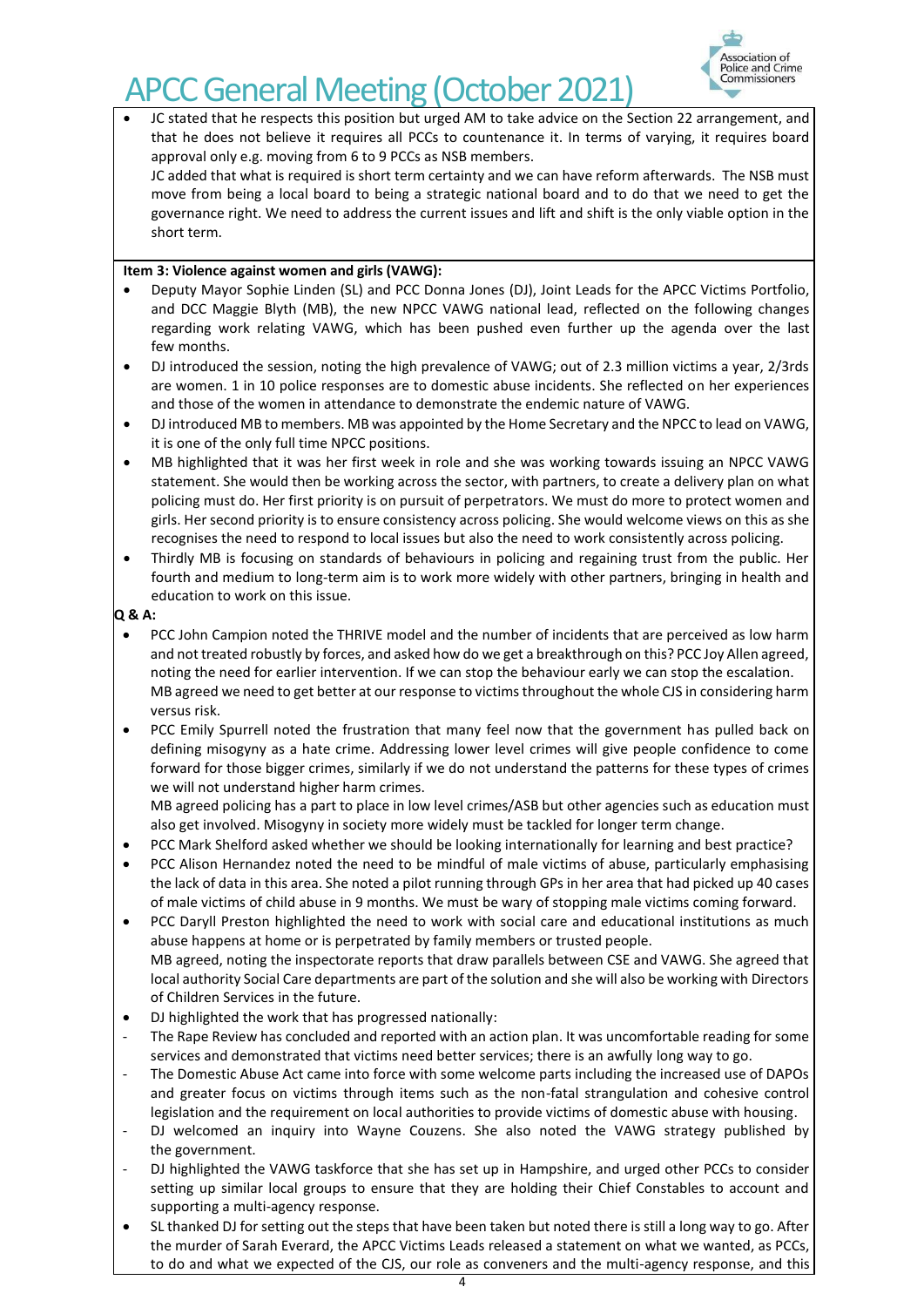

must be refreshed.

- We have also set up a VAWG Working Group, while this is led by the APCC Victims Leads and we want to ensure that everyone with an interest across the piece can get involved. We will develop an APCC VAWG action plan and strategy. We also want to make sure that VAWG is mainstreamed and not an add-on to our roles.
- The APCC Leads are keen to lobby government and to pull together their response well. We will need all our partners to be working as strongly and robustly as possible.
- SL addressed an earlier point made about male victims, noting that whilst it is our duty to tackle this and that the police must respond robustly, a VAWG strategy must be gendered. We are not overlooking male victims but this strategy is looking at male violence against women.

## **Q & A:**

- PCC Emily Spurrell flagged up the issue of working with the judiciary and fear of political interference. For example, feedback from witness services is that judges have refused to move rooms for specialist services. SL noted that judicial independence is a real issue. An amendment being pushed in London is that it should be a basic minimum and not the choice of a judge that an ISVA/IDVA attends court as a right for a victim.
- SL concluded the session by asking PCC colleagues to ensure that VAWG had prominence in Police and Crime Plans. She also noted that some areas have appointed victims champions or advocates. This is an area where we can share best practice.

#### **Approved/Agreed Actions:**

The APCC will write out to PCCs summarising the key themes mentioned today, actions and next steps.

### **Item 4: Presentation from the British Transport Police Authority and British Transport Police:**

- Marc Jones introduced the panel for the next session of the meeting from the British Transport Police (BTP) and the British Transport Police Authority (BTPA) to members as follows: Ron Barclay-Smith (RBS) - Chair of the BTPA; Hugh Ind (HI) - CEO of the BTPA; and Lucy D'Orsie (LD) - Chief Constable for the BTP.
- RBS started the session outlining BTPA. The authority reports to the Secretary of State by whom they are appointed. They are one of three infrastructure forces in the UK and have the complexity of working across three jurisdictions. The BTP service is delivered according to police service agreements which are agreed and signed by the BTPA. BTP officers and staff (around 5,000) are employees of the BTPA, not the force, and they currently have around 3,000 warranted officers. The BTPA have three strategic aims: to protect passengers, to protect staff and to protect infrastructure.
- HI continued by outlining the similarities and differences between the BTPA and PCCs. Both hold their forces to account, are the source of funding and create strategic plans. However, differences include the employment of officers and staff (they do not have to follow pay and regulations from the Home Office and are also able to operate a private pension scheme), how the cost model is made up of (currently provided by 30+ bodies), and that they do not have a defined 'community' to engage with.
- LD presented the work of BTP and their key issues/aims. The force has the complexity of working across three countries, including devolved administrations and multiple political landscapes. It was noted that the BTP is often left out in legislation (for example DVPOs) and LD requested that they were included in any lobbying to Government.
- A pitch was made by the BTP to the BTPA in July regarding new areas of focus following engagement with the BTP workforce. This included a focus on the future; being a modern and inclusive place to work; piloting a new generation of partnerships; and getting the basics right.
- An animation was showed to the audience, outlining this future focus*.* LD stressed that they do not want rail to be an enabler for criminality. It should be a safe environment for passengers, especially those who are vulnerable. For example, the current BTP approach to county lines is not about criminalising young person but treating them as a victim of modern-day slavery. They have already been able to secure 15 charges related to this.
- The BTP have a strong strategy for VAWG and are looking to reset behaviours on trains and the underground and outline what is unacceptable behaviour. Along with the 61016 text line they will be launching an app soon to increase the access routes to them. They have been working collaboratively with rail organisations to do this.
- LD noted that there is currently an opportunity to look at how security is delivered across railways. The current cost is around £1billion but it is not felt that the current service provides good value for money. LD's view is there should be a single guiding mind for security across railways making it cheaper and more effective. As an example, Kings Cross currently has seven security providers and the interoperability is weak. LD wants to spend more time empowering locally led teams to do local problem solving and to move to a more neighbourhood delivery model, listening to communities.
- LD then outlined the current challenges and risks for BTP which are:
- Consistency of service when working across 43 force areas and three countries with multiple different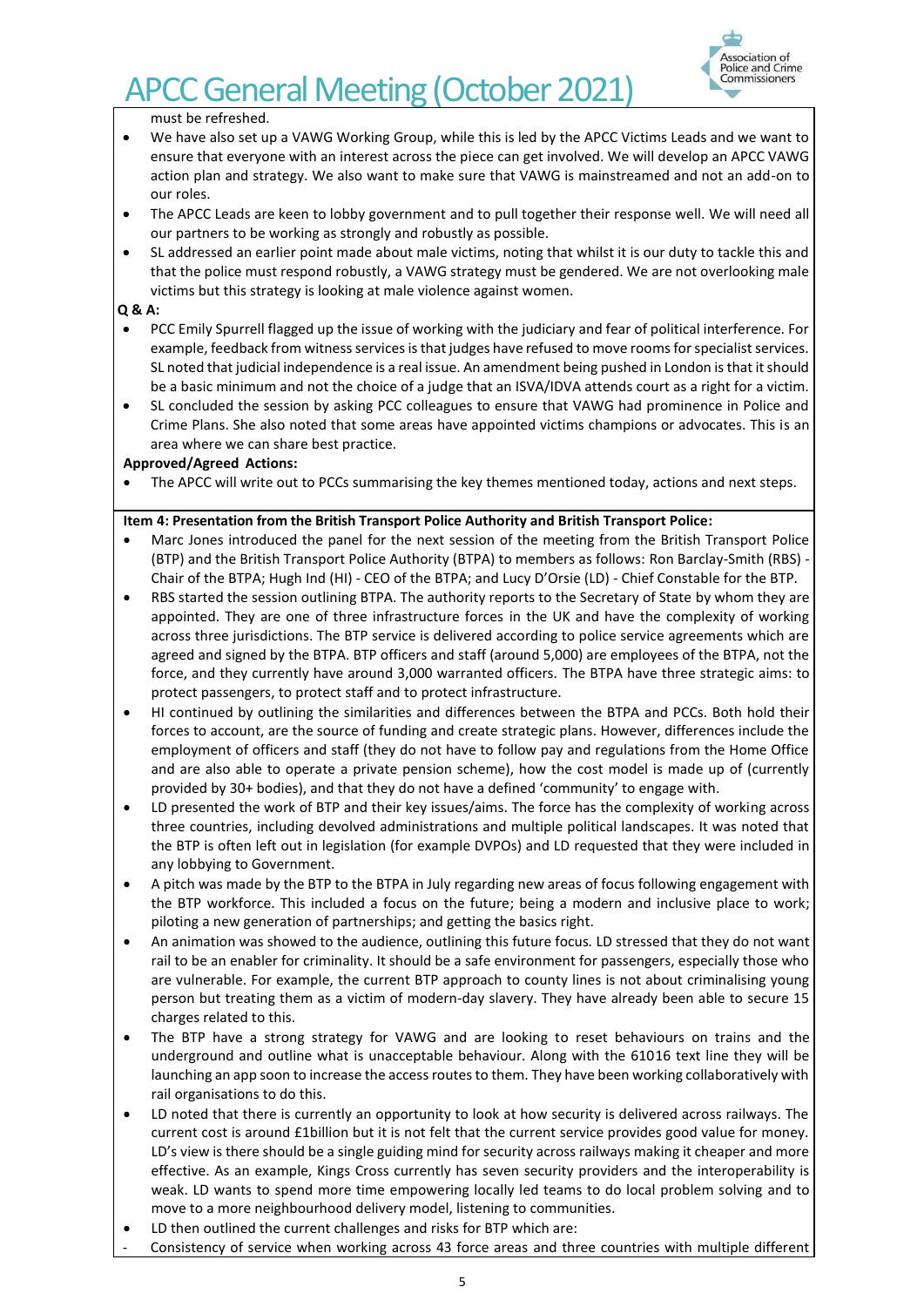

### local demands.

- Reinvestment: Currently there is heavy investment in counter terrorism, could some of this be redirected to deliver a safer railway, which is still a hostile environment for terrorists but also against other forms of criminality? The Williams-Shapps report talked about growing commercial centres at railways. This would have a significant impact on the BTP and they would have to adapt significantly to deal with this demand.
- Safeguarding of passengers and communities with around a suicide a day on average.
- A modern and inclusive workforce: The BTP are looking at investing in healthcare providers for staff, speeding up access to healthcare for them. LD noted that she is the first female Chief Constable in BTP, and the force has the lowest representation of police women. However, to increase the inclusivity of the force, there needs to be the right culture for people to be able to call out inappropriate and unacceptable behaviour and this is a focus for her.
- Partnerships: LD stated that the BTP do not feel as connected as they wish to be to independent advisory groups or lobbying groups and want to improve their partnership working. There are currently pockets of good practice in partnership working (e.g. West Midlands partnership, which has an excellent delivery model in terms of delivery outcomes) but they want to step this up with other forces across the country. This is especially important for those areas that cross over with significant areas of work such as suicide hotspots, county lines and organised crime. By working with partners they can also make more of an impact around crimes such as theft of pedal bikes, of which around 97% is not detected.
- Disruptions to network currently cost network rail around £100m a year: If partners work together to invest in technology (such as drones), they can make a significant impact on that area. A good example is the current collaboration with Sussex and Thames Valley police with a virtual reality system for those that trespass on the line.
- LD finished by acknowledging her workforce. Through an intergenerational mentoring perspective and engaging with the workforce (60% of the workforce responded to their staff survey), the values of the organisation have been shaped by their people. The BTP wish to collaborate with other Chief Constables and increase their partnership working and are keen to increase engagement with the APCC.

### **Q & A:**

- Marc Jones noted that due to being short on timing, any additional questions can be sent in and the APCC will circulate answers from the panel afterwards.
- PCC Jeff Cuthbert (Gwent) noted that the rail network was very important in Wales and asked for a comment on the current relationship with Welsh government: How do they feel they are currently engaging with issues in Wales at the moment?

HI advised that they have a good relationship with James Price (CEO of Transport for Wales) and feel able to come together and raise issues through him. LD noted an area that is lacking is that they are probably not connected enough into Chief Constables as a whole group for collaboration.

• PCC Mark Shelford (Avon and Somerset) advised that the South West region is coming together on joint operations. One aspect they want to connect with BTP on is to support their ring of steel anti-drugs operation where one day a month they will be 'locking down' the South West region. How do they best get BTP Chief Constable connected in with planning going forward?

LD responded that forces can connect directly with her and she is happy to attend regional meetings.

• PCC Katy Bourne (Sussex) thanked LD for the work in Sussex but noted a large difference between PCCs and BTPA on democratic accountability.

HI noted Katy's comment and agreed with the difference.

## **Approved/Agreed Actions:**

• Members were requested to submit any questions to the panel via the APCC who will ensure any answers are circulated to all PCCs.

#### **Item 5: Local Policing Interactive Session:**

• PCC Alison Hernandez, APCC Joint Lead for Local Policing, started the session by noting that PCC Jeff Cuthbert (Gwent) is the other Joint Lead for this portfolio and although it covers a range of workstream areas, this session will be focusing on 101 service and will be more interactive with questions to members.

• In response to a show of hands from PCCs who are happy with their 101 service, three PCCs raised their hands with the following comments: PCC Katy Bourne (Sussex) noted their 101 wait is now down to around two minutes. There used to be a 60% abandonment rate but they have transformed this with £1.5m investment. Using Chief Constable appraisal has helped set expectations and drive on 101 locally and there has not been a letter of complaint on 101 for more than five months.

PCC Emily Spurrell (Merseyside) stated they have also invested but into their 999 service. With the cross over between 999 and 101, investing in 999 has had a knock on effect to 101, with a current wait time of around two minutes.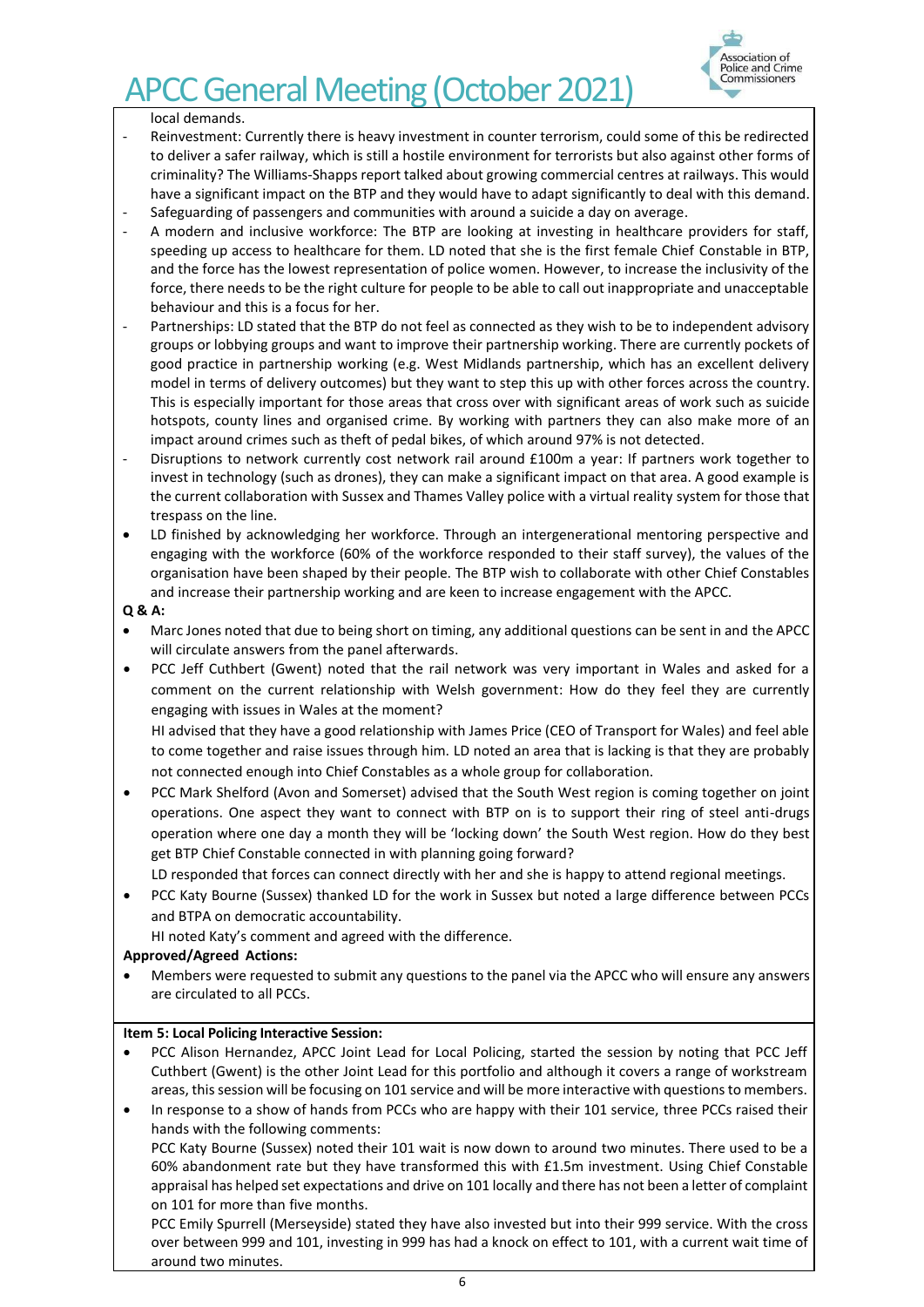

- In response to a question of who gets complaints through to their office around 101, around two thirds of PCC hands up went up in the room.
- Portfolio priorities were then highlighted with AH noting that 101 is one of their top priorities. Members were informed that the 101 contract will be coming to an end on March  $31<sup>st</sup>$  so a new service will be in place afterwards. In terms of national 101 call volumes, fewer calls are getting answered. AH suggested that colleagues compare their local results with this national picture.
- There has been a surge in 999 calls this year. Is this a reason 101 may not have been as efficient? With 999 being a priority, should 999 call handlers be a separate resource instead of being shared with 101? The Beating Crime Plan specifically states that 101 and 999 league tables will be introduced. This will be based on how quickly the call is answered, rather than the quality of the service provided on that call. AH noted that colleagues might want to go back to their forces and find out more about how they answer calls and the systems they have in place (triages, voice recognition etc).
- The State of Policing 2020 report noted that callers were hanging up on 101 and using 999 to get through to forces instead. There were also missed opportunities to safeguard vulnerable victims.
- PCCs were asked should they set standards for 101 answering rates nationally. Marc Jones noted that the complexity of calls is growing and therefore the length of time taken to deal with the calls is increasing. Calls need to be dealt with effectively to deal with the problem rather than them being ended quickly and the person phoning back. League tables may lead to forces ending the call faster which goes against the State of Policing Report.

PCCs noted we need to reflect on differences between PCCs and Chief Constables in this conversation. Chief Constables do not want to be pushed with league tables, however the public find waiting times unacceptable, and we need to be seen to be listening and engaging with them.

AH noted that technology and investment is being thrown at this but some areas are still not improving. We need to use combined power to have an effect. Kent conducted a peer review for their service.

PCC Philip Wilkinson (Wiltshire) advised that they hear concerns of the service but want to see more data around the effectiveness of webchat and other ways of reporting crime to get a better, more well rounded view of it.

AH replied that they should be able to get that information easily for their own force. Additionally, Single Online Home forces will be able to access this as a wider picture. The biggest issue is the high expectation from the public, they believe two minutes is a long wait. When you are in distress, you want to speak to someone, you do not want to go online and therefore get frustrated.

Some PCCs noted that the response time is good for their force, however residents are not happy with the responses they are receiving. They are struggling to get the force to tell them what threshold criteria they are using to base their triaging on. The force is focusing on keeping PEEL happy and getting responses down but the public is not content with the service being received.

PCC Katy Bourne (Sussex) asked what can we do to make our Chief Constable focus more in this area? The biggest power PCCs hold is that we can do a yearly appraisal of them, setting KPI's and performance measures for the next year and then reviewing and measuring against it.

PCC Jeff Cuthbert (Gwent and APCC joint lead for Local Policing) highlighted this is a complex issue and not just a 101 matter. It is all linked to the ability of individuals and communities having contact with policing and other partner agencies and they should not be seen in isolation from each other. It is accepted that 101 is the main vehicle for most people to contact policing outside of emergency issues. Gwent has marked improvements over the years for 101 rates, although they are currently going through a 'blip', but normally calls are answered within two to three minutes. He shared concerns around the principle of league tables and how it can lead to the speed to which calls are being answered becoming the main driving factor instead of quality of response. However, there are mechanisms that could be developed to embrace both of these things.

He stressed that it is also important to note that a majority of 101 contact are not policing matters and therefore result in confusion and disappointment from residents when they are unable to receive the response they want. Work is needed to look at how we embrace the other partner agencies within 101. When 101 was first set up, local government were part of the process.

It is PCCs job to ensure that Chief Constables have suitable mechanisms in place within their resources and hold them to account on this. Although a specific annual review of Chief Constables is not held, they meet on a quarterly basis and the topic of engagement with public is always an aspect of this. There also needs to be some reasonableness within this. Delay in answering 101s does not mean people are not working hard. We need to look at this with a sense of proportion and expectation. We want the best outcome as possible for the people we represent. However, there are barriers we need to overcome with partners to do this.

AH briefly summarised the voice analytics technology being used in Lincolnshire to find out themes of calls coming through to 101 which allows the force to understand demand and need more*.* The technology has provided them with a better evidence base to argue with government and is not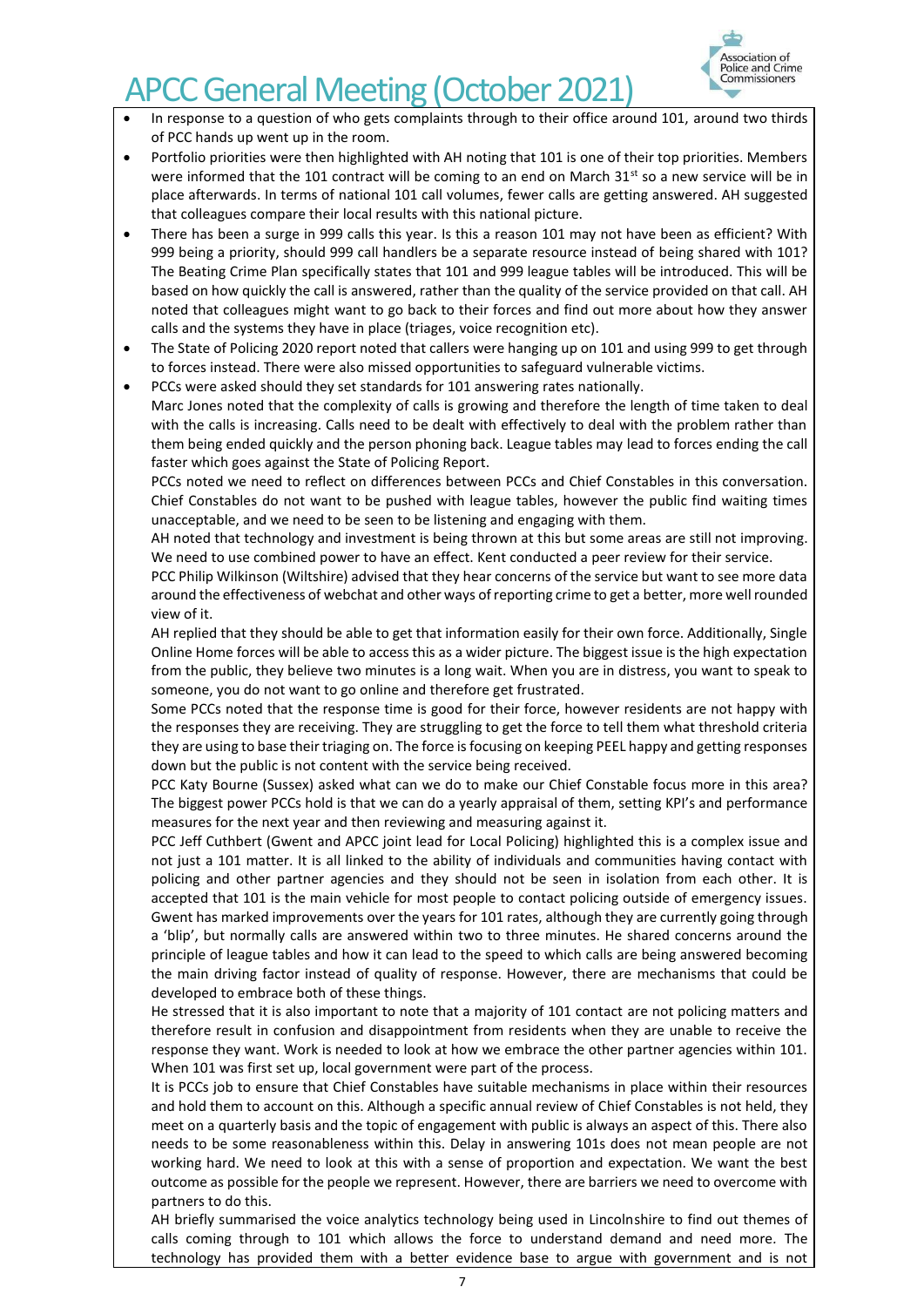

that expensive.

• PCCs were asked if they support an England and Wales wide APCC led public engagement survey on 101. AH noted that previous surveys have high response rates and asked colleagues if we should run a public engagement survey on 101 and wider contact?

PFCC Stephen Mold (Northamptonshire) requested that a survey would need to be around the whole of public contact, not just 101.

Marc Jones (Lincolnshire) shared support for a survey.

Deputy Mayor Sophie Linden (MOPAC) noted that a wider public access survey would be helpful and it would be good to feed in from the victims point of view, and link this to victim satisfaction rates.

AH advised that it could also look at front desk services as well. It would be good to get a national voice seen in this space.

• Around three quarters of PCCs supported a national survey on public contact.

## **Approved/Agreed Actions:**

- PCCs agreed for the APCC to draft an England and Wales wide public engagement survey on contact management and public access to the police. APCC Local Policing portfolio to draft questions and share them with the APCC Board.
- PCC Leads Alison Hernandez and Jeff Cuthbert to raise 101 and contact management with the Policing Minister, using feedback gathered from the General Meeting session.

## **Item 6: Presentation from the Police Chief Scientific Advisor:**

- Marc Jones then introduced Professor Paul Taylor, the Chief Scientific Advisor at the NPCC. Professor Paul Taylor (PT) said that while he was based at NPCC, he hoped to be a resource for PCCs and the APCC. The UK is a great scientific power; his role is to ensure that policing is harnessing this to the best advantage, appropriately and ethically. PT noted some recent examples of innovation through the application of science including:
- ANPR pilots to identify unusual travel patterns across borders as an indication of possible involvement with County Lines – resulting in over 100 arrests.
- Use of data analysis to identify patterns and enhance understanding of behaviours (e.g. for 111).
- PT stated that the application of science and technology is a way of 'creating resource' by delivering efficiencies but it needs investment to start the ball rolling. A key challenge for the Police Chief Scientist is to find ways to unlock this potential, including:

*A strategic role* – bringing coherence to the science and technology landscape, so that while delivering locally to address local needs, learning is being shared, etc. PT noted that we do not know how much policing is spending on technology overall which would help us to think more strategically about the options and opportunities to invest in it to get the best outcomes.

*An advisory role* – including through a network of academic/technological specialists who are available to review/respond to ideas and proposals from policing/PCCs.

- PT is developing the first national *policing science and technology strategy* and is keen to have APCC and PCC input and ownership of it. The timetable is a draft for Christmas, consultation in the New Year, and then the launch for Easter.
- PT also has a pot of money STAR funding and is keen to encourage more applications from PCCs and forces, noting that earlier rounds had been dominated by 'internal' Home Office bids.
- While there was a natural focus on immediate, practical application of science to policing problems, it is important to engage with the next generation of science, to ensure we are future proof, which is standard practice in the armed forces. PT distinguished between the following three 'layers' of scientific practice: *The underpinning level* – Research and Development (R&D).

*The shaping phase* – drawing on this R&D innovatively so it is applied to policing challenges. *Exploitation* – getting new approaches to the front line.

- Currently a lot of policing focus is at the 'exploitation' level; the problem is that some of the things that are coming through are not fit for policing. We need to be influencing the underpinning R&D to ensure it is speaking to policing needs and priorities.
- At the exploitation level itself there are various ways that the Police Scientific Office can help: *A critical friend* – helping to identify areas where a scientific resource could be relevant to a problem and ensuring policing is using the evidence base appropriately. *Scientific advice* – a cadre of individuals with expertise has been assembled, which policing can draw on for candid advice at no cost. *Transparency* – PT noted, however, that policing is already pretty good at publishing what it is doing.

• On funding: The STAR fund is a competitive, annual fund. PT encouraged PCCs to work on bids with forces. The Home Office commissioning fund controls a bigger fund and PCCs were advised to contact [Brendan.gilmour@homeoffice.gov.uk](mailto:Brendan.gilmour@homeoffice.gov.uk)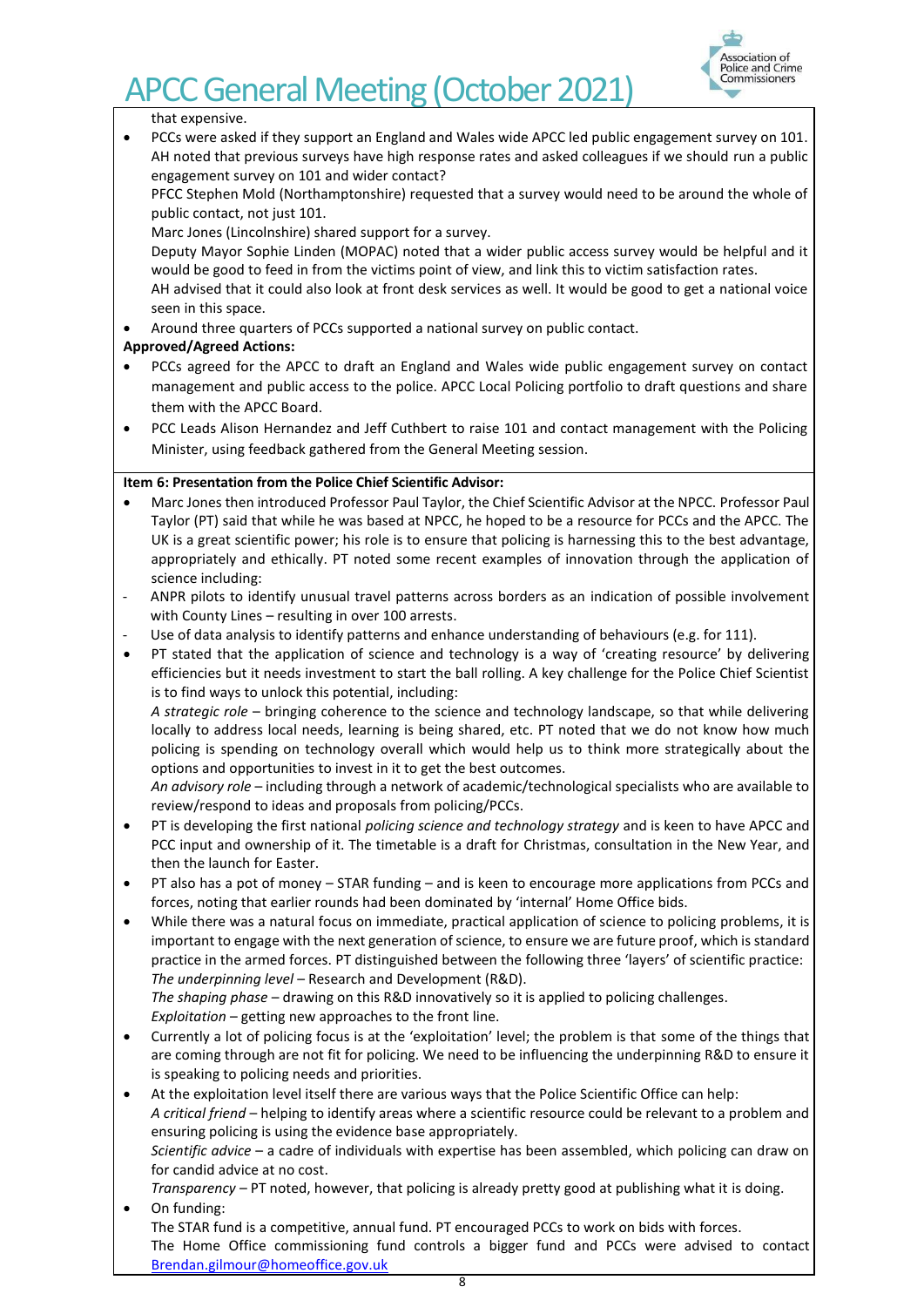

The European Fund is promising as those bidding need to have end-user partners such as policing and/or PCCs. The contact i[s shaun.mallinson@homeoffice.gov.uk](mailto:shaun.mallinson@homeoffice.gov.uk)

• Finally, PT noted it would be helpful to identify things we need to solve in order to deliver better policing. **Q & A:**

## • PFCC Stephen Mold (SM) noted we focus on 'next year's problems' but needed to be addressing problems that would emerge in the next 10-15 years. SM asked how do we work on the problems of the future? PT replied that we could learn from defence on this – they work on 'generation after next' ideas.

• Susannah Hancock highlighted the importance of local level innovation. PT acknowledged this and that we also need infrastructure and a culture to address those 'big ticket' issues that can be resolved from the bottom up. The answer was to do a bit of both, work from both ends and then meet in the middle.

## **Item 7: APCC Business Part 2 Updates:**

## **Item 7.1: EDI and Race Disparity:**

## **The Stephen Lawrence Award for Policing:**

- Deputy Mayor Alison Lowe (AL), the APCC Lead for EDHR, informed members this Award was launched last year by the US-UK Fulbright Commission, the National Black Police Association, and the APCC.
- The Award aims to further research into policing and criminal justice, and shed light on how to improve community engagement with regard to race. The Award will enable a UK police officer, police staff member, or OPCC staff member, to conduct research in a three month programme hosted by three Historically Black Colleges and Universities (HBCUs) in the United States.
- This Award was made possible with support from 16 APCC members, including the OPCC for Bedfordshire, the West Yorkshire Combined Authority, and the Ministry of Defence Police Authority. AL thanked all OPCCs who had provided this support.
- The APCC EDHR Leads would encourage PCCs to promote the Award locally amongst their forces, and also staff in their offices. Applicants do not need to be members of the National Black Police Association in order to apply. The APCC advised that more information can be found here: [https://www.fulbright.org.uk/going-to-the-usa/academic-and-professional/fulbright-scholar](https://www.fulbright.org.uk/going-to-the-usa/academic-and-professional/fulbright-scholar-awards/awards-available/stephen-lawrence-award)[awards/awards-available/stephen-lawrence-award](https://www.fulbright.org.uk/going-to-the-usa/academic-and-professional/fulbright-scholar-awards/awards-available/stephen-lawrence-award)

## **Hate Crime Awareness Week:**

- AL updated members regarding Hate Crime Awareness Week, and the statistics on recorded hate crime in England and Wales published on  $12<sup>th</sup>$  October. The statistics showed that there has been a 9% increase compared to the previous year. This is largely thought to be down to improved awareness and recording.
- There were genuine short-term increases in public order hate crimes last year following the BLM protests/ far-right counterprotests. As in previous years, the majority of hate crimes were racially motivated, accounting for around three-quarters of such offences.

## **The APCC Equality Framework:**

- In line with commitments in the APCC Business Plan around the APCC being proactive in supporting members' work locally, the APCC is currently developing an equality framework to help PCCs meet their duties under the Equality Act.
- Based closely on th[e Local Government Association Framework for Equality,](https://www.local.gov.uk/sites/default/files/documents/Equality%20Framework%20For%20Local%20Government%202020.pdf) the APCC Framework includes sections on understanding and working with our communities, leadership and organisational commitment, and promoting a diverse and engaged workforce. The Framework will also be accompanied by a document outlining the top ten steps that PCCs can take locally to drive improvement on equality and diversity. The Framework will be discussed at the next meeting of the APCC Race Disparity Working Group in November, and then shared with all APCC members in due course.

## **Race Disparity Working Group:**

- The APCC Race Disparity Working Group has been reformed, and is jointly chaired by the APCC EDHR Leads. It brings together various APCC Leads, including the Portfolio Leads on Serious Violence, Victims, Criminal Justice, and Mental Health & Custody.
- The Group is currently developing its Action Plan, which will consider recommendations made by the Government's Commission on Race and Ethnic Disparities report, and the Home Affairs Report on Macpherson 22 Years On. The Action Plan will also consider how PCCs can lead by example in terms of improving diversity in their own offices – looking at recruitment, retention, and progression.

## **Youth Justice Board Summary Disproportionality Tool:**

- Staff from 19 OPCCs and Mayor's Office are now accessing the Youth Justice Boards Summary Disproportionality Tool, which contains ethnicity data collected from Youth Offending Teams locally.
- In September, the PCCs for Merseyside (Emily Spurrell) and Norfolk (Giles Orpen-Smellie), spoke publicly in [a Youth Justice Board press release](https://www.gov.uk/government/news/new-data-sharing-agreement-to-boost-partnership-working) about how accessing the tool was benefiting their work locally. Any OPCCs who wish to gain access to the Tool should get in touch wit[h Richard.denham@apccs.police.uk.](mailto:Richard.denham@apccs.police.uk)